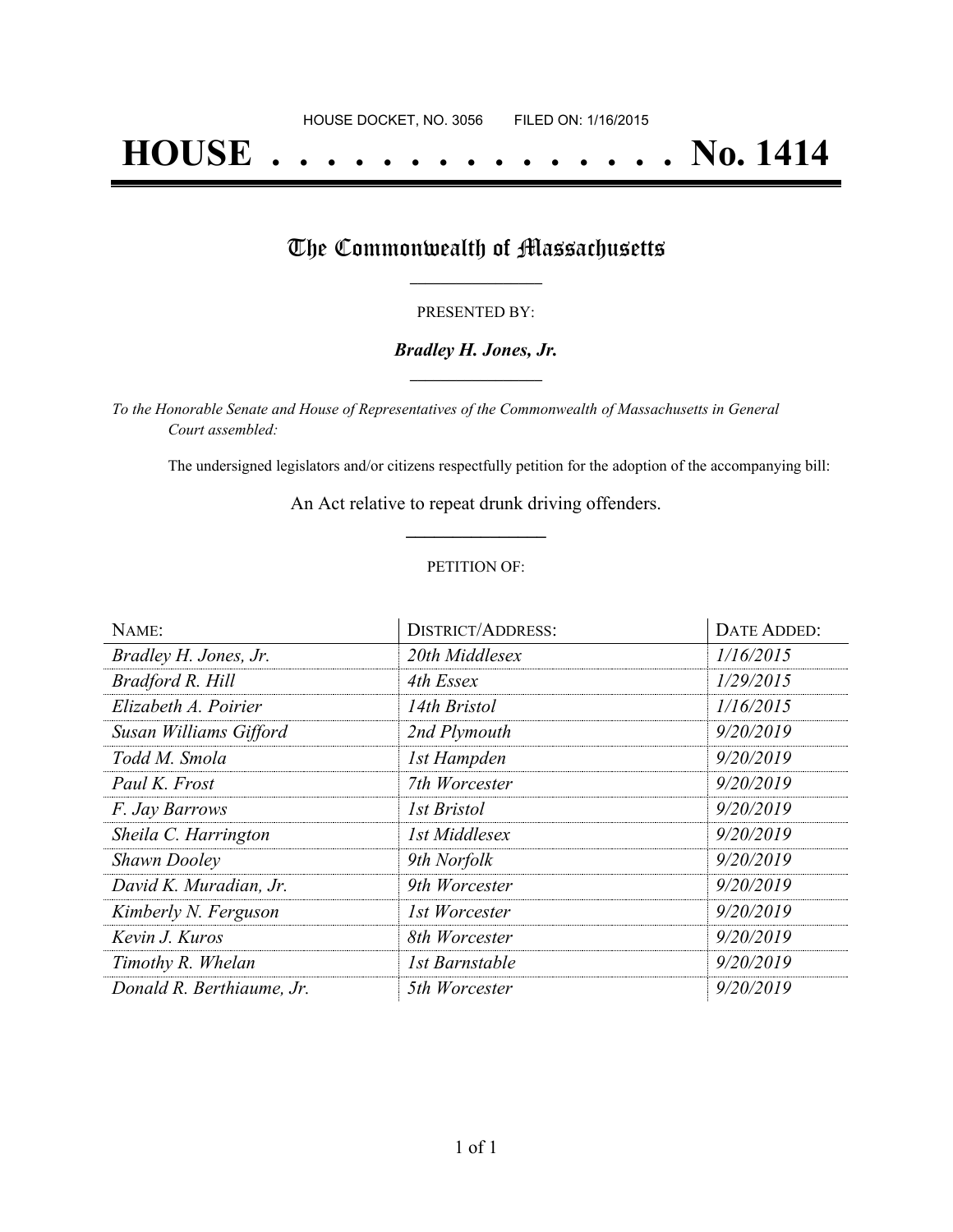## **HOUSE . . . . . . . . . . . . . . . No. 1414**

By Mr. Jones of North Reading, a petition (accompanied by bill, House, No. 1414) of Bradley H. Jones, Jr., and others relative to repeat offenders. The Judiciary.

#### [SIMILAR MATTER FILED IN PREVIOUS SESSION SEE HOUSE, NO. *1393* OF 2013-2014.]

### The Commonwealth of Massachusetts

**In the One Hundred and Eighty-Ninth General Court (2015-2016) \_\_\_\_\_\_\_\_\_\_\_\_\_\_\_**

**\_\_\_\_\_\_\_\_\_\_\_\_\_\_\_**

An Act relative to repeat drunk driving offenders.

Be it enacted by the Senate and House of Representatives in General Court assembled, and by the authority *of the same, as follows:*

1 SECTION 1. Subdivision (1) of section 24 of chapter 90 of the General Laws, is hereby

2 further amended by inserting in the fourth paragraph of subparagraph (1) of paragraph (a) after

3 the words "has served thirty days of such sentence" the following words:- provided, further, that

4 any such probation, parole, or furlough shall consist of not less than 30 days of community

5 service.

6 SECTION 2. Said subdivision (1) of section 24 of said chapter 90, as so amended, is

7 hereby further amended by inserting after the word "drivers." at the end of the fourth paragraph

8 of subparagraph (1) of paragraph (a) the following paragraph:-

9 A mandatory condition of any probation or parole that may be ordered as a result of this 10 paragraph is that the offender shall have an alcohol assessment conducted by the department of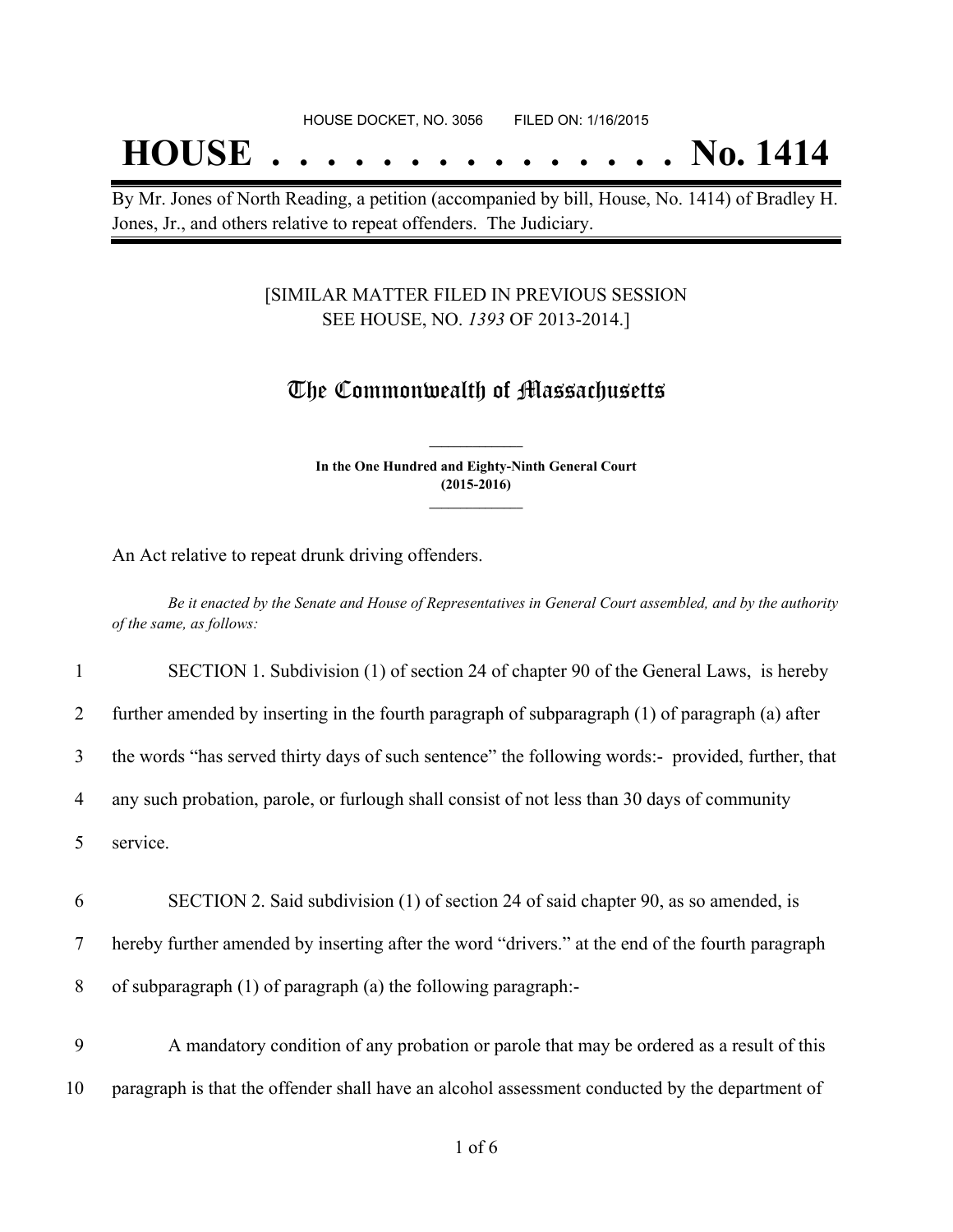public health. The assessment shall include, but not be limited to, an assessment of the level of the offender's addiction to alcohol or drugs, and the department's recommended course of treatment. Such assessment shall be reported to the offender's probation or parole officer, and the recommendations contained therein shall become a mandatory condition of his probation or parole. No person shall be excluded from an assessment or recommended course of treatment for inability to pay, if the offender files an affidavit of indigency or inability to pay with the court, investigation by the probation or parole officer confirms such indigency or establishes that such payment would cause a grave and serious hardship to the offender or his family, and the court enters written findings thereof. The department of public health may make such rules and regulations as are necessary to accomplish the intent of this assessment.

 SECTION 3. Said subdivision (1) of section 24 of said chapter 90, as so amended, is hereby amended by inserting in the fifth paragraph of subparagraph (1) of paragraph (a) after the words "he shall have served one hundred and fifty days of such sentence" the following words:- ; provided further, that any such probation, parole, or furlough shall consist of not less than 60 days of community service

 SECTION 4. Said subdivision (1) of section 24 of said chapter 90, as so amended, is hereby further amended by inserting after the word "drivers." at the end of the fifth paragraph of subparagraph (1) of paragraph (a) the following paragraph:-

 A mandatory condition of any probation or parole that may be ordered as a result of this paragraph is that the offender shall have an alcohol assessment conducted by the department of public health. The assessment shall include, but not be limited to, an assessment of the level of the offender's addiction to alcohol or drugs, and the department's recommended course of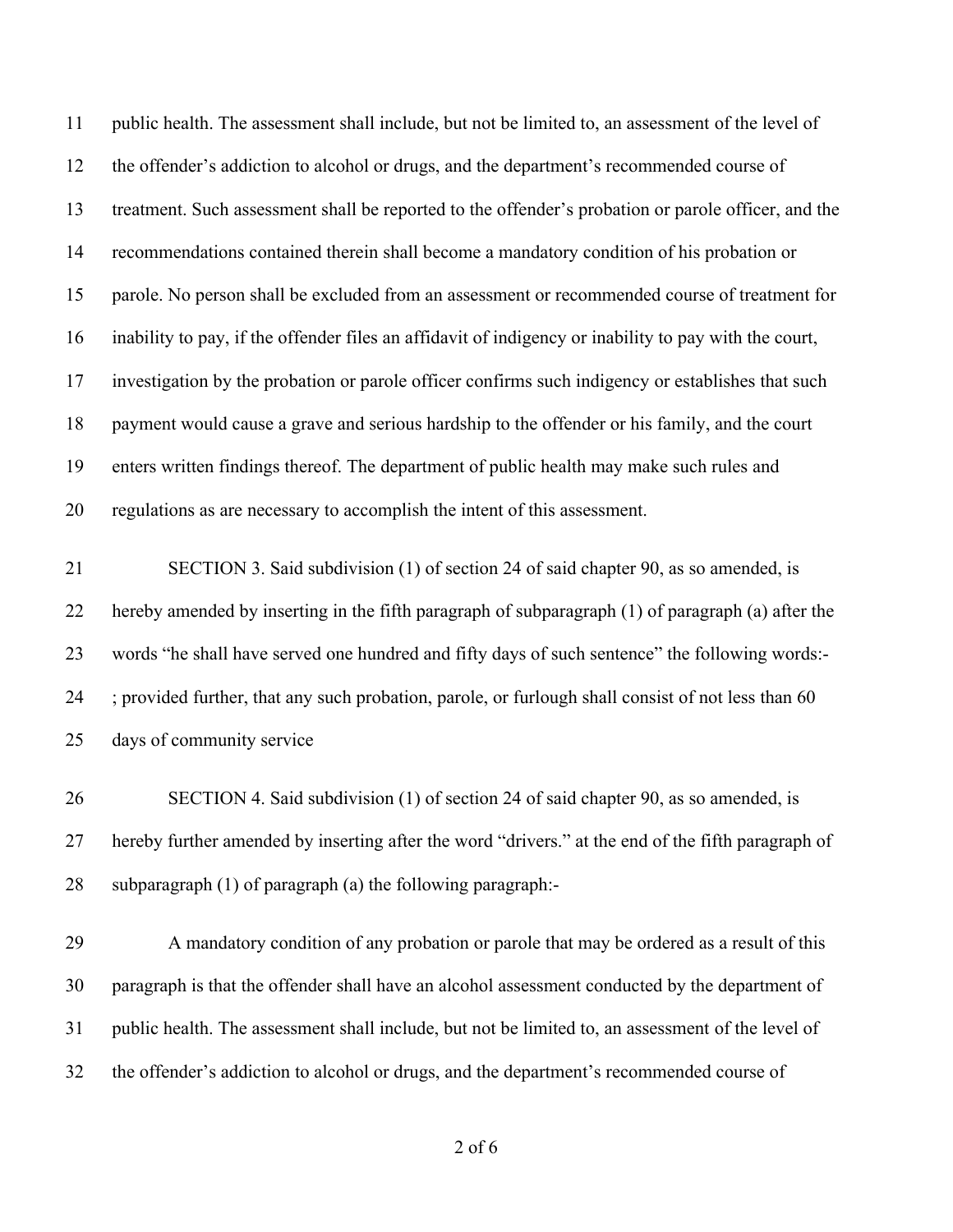treatment. Such assessment shall be reported to the offender's probation or parole officer, and the recommendations contained therein shall become a mandatory condition of his probation or parole. No person shall be excluded from said assessment or recommended course of treatment for inability to pay, if the offender files an affidavit of indigency or inability to pay with the court, the investigation by the probation or parole officer confirms such indigency or establishes that such payment would cause a grave and serious hardship to the offender or his family, and the court enters written findings thereof. The department of public health may make such rules and regulations as are necessary to accomplish the intent of this assessment.

 SECTION 5. Said subdivision (1) of section 24 of said chapter 90, as so amended, is hereby further amended in the sixth paragraph of subparagraph (1) of paragraph (a) by striking 43 out "nor more than five years;" and inserting in place thereof:- nor more than seven years;

 SECTION 6. Said subdivision (1) of section 24 of said chapter 90, as so amended, is hereby amended by inserting in the sixth paragraph of subparagraph (1) of paragraph (a) after the words "has served twelve months of such sentence" the following words:- provided, further, that any such probation, parole, or furlough shall consist of not less than 60 days of community service.

 SECTION 7. Said subdivision (1) of section 24 of said chapter 90, as so amended, is hereby further amended by inserting after the word "drivers" at the end of the sixth paragraph of subparagraph (1) of paragraph (a) the following paragraph:-

 A mandatory condition of any probation or parole that may be ordered as a result of this paragraph is that the offender shall have an alcohol assessment conducted by the department of public health. The assessment will include, but need not be limited to, an assessment of the level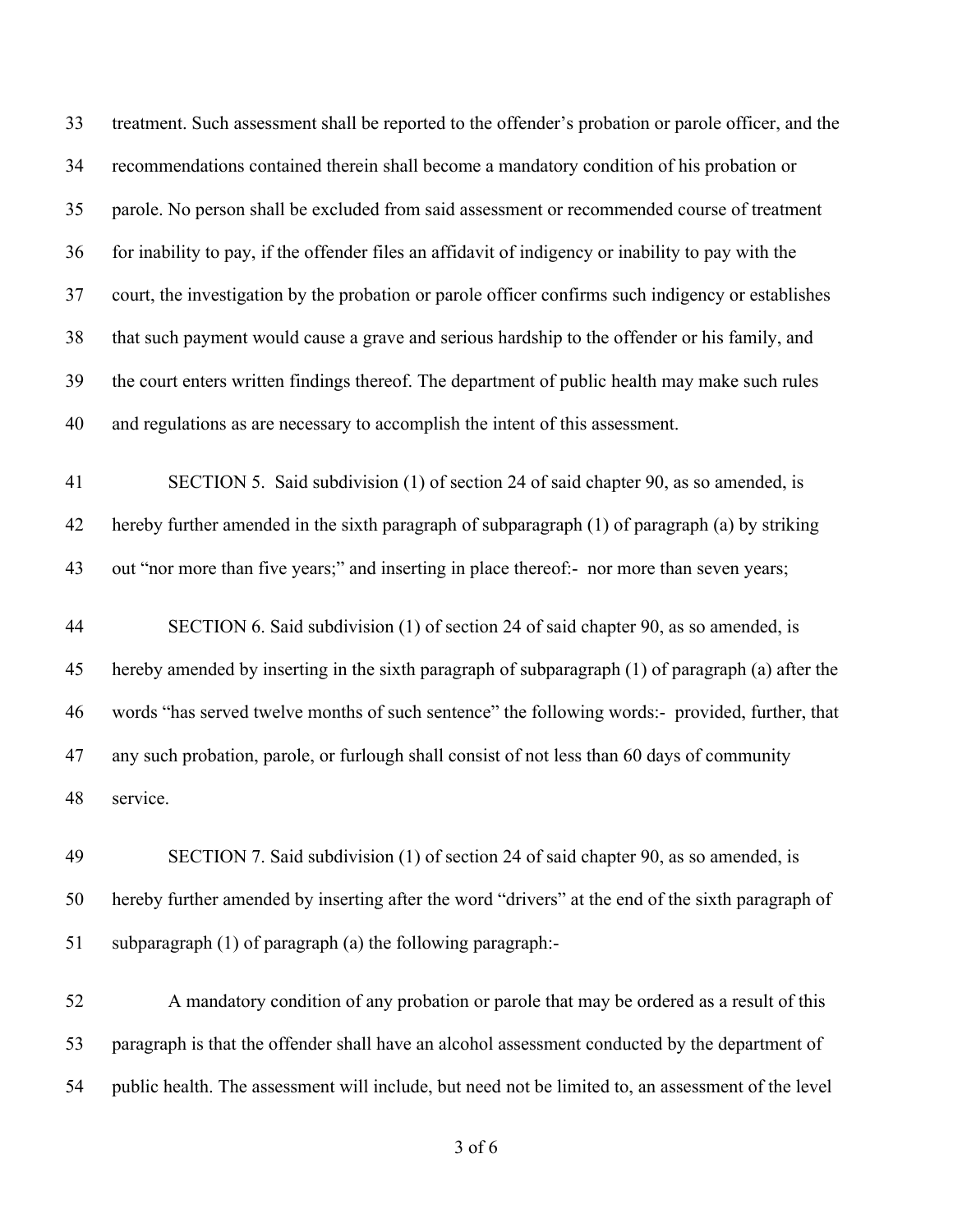| 55 | of the offender's addictions to alcohol or drugs, and the department's recommended course of         |
|----|------------------------------------------------------------------------------------------------------|
| 56 | treatment. Such assessment shall be reported to the offender's probation or parole officer, and the  |
| 57 | recommendations contained therein shall become a mandatory condition of his probation or             |
| 58 | parole. No person shall be excluded from said assessment or recommended course of treatment          |
| 59 | for inability to pay, provided that the offender files an affidavit of indigency or inability to pay |
| 60 | with the court, that investigation by the probation or parole officer confirms such indigency or     |
| 61 | establishes that such payment would cause a grave and serious hardship to the offender or his        |
| 62 | family, and that the court enters written findings thereof. The department of public health may      |
| 63 | make rules and regulations as are necessary to accomplish the intent of this assessment.             |
| 64 | SECTION 8. Said subdivision (1) of section 24 of said chapter 90, as so amended, is                  |
| 65 | hereby further amended in the seventh paragraph of subparagraph (1) of paragraph (a) by striking     |
| 66 | out "nor more than five years;" and inserting in place thereof:- nor more than ten years.            |
| 67 | SECTION 9. Said subdivision (1) of section 24 of said chapter 90, as so amended, is                  |
| 68 | hereby amended by inserting in the seventh paragraph of subparagraph (1) of paragraph (a) after      |
| 69 | the words "has served twenty-four months of such sentence" the following words:- provided,           |
| 70 | further, that any such probation, parole, or furlough shall consist of not less than 60 days of      |
| 71 | community service.                                                                                   |
| 72 | SECTION 10. Said subdivision (1) of section 24 of said chapter 90, as so amended, is                 |
| 73 | hereby further amended by inserting after the word "drivers" at the end of the seventh paragraph     |
| 74 | of subparagraph (1) of paragraph (a) the following paragraph:-                                       |
| 75 | A mandatory condition of any probation or parole that may be ordered as a result of this             |
| 76 | paragraph is that the offender shall have an alcohol assessment conducted by the department of       |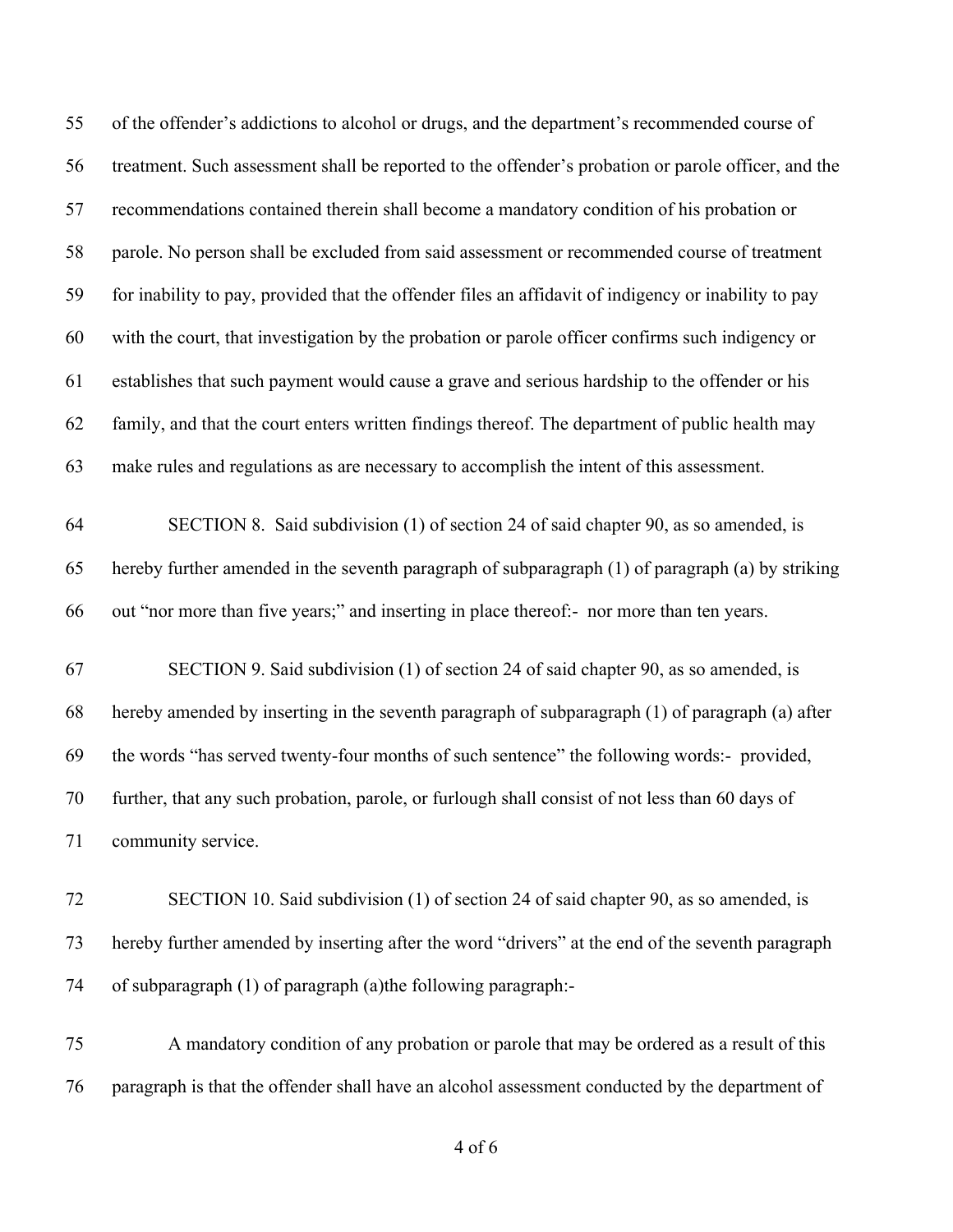public health. The assessment will include, but need not be limited to, an assessment of the level of the offender's addictions to alcohol or drugs, and the department's recommended course of treatment. Such assessment shall be reported to the offender's probation or parole officer, and the recommendations contained therein shall become a mandatory condition of his probation or parole. No person shall be excluded from said assessment or recommended course of treatment for inability to pay, provided that the offender files an affidavit of indigency or inability to pay with the court, that investigation by the probation or parole officer confirms such indigency or establishes that such payment would cause a grave and serious hardship to the offender or his family, and that the court enters written findings thereof. The department of public health may make rules and regulations as are necessary to accomplish the intent of this assessment.

 SECTION 11. Said section 24 of said chapter 90, as so amended, is hereby amended by adding the following:-

 Notwithstanding the provisions of any section of this chapter, any person who after being administered the chemical test set forth in this section and such evidence indicates that the percentage was fifteen one hundredths or more and the person is before the court for the first time for such offense, upon conviction the court shall order an alcohol assessment conducted by the department of public health. The assessment will include, but need not be limited to, an assessment of the level of the offender's addictions to alcohol or drugs, and the department's recommended course of treatment. No person shall be excluded from said assessment or recommended course of treatment for inability to pay, provided that the offender files an affidavit of indigency or inability to pay with the court, that investigation by the probation or parole officer confirms such indigency or establishes that such payment would cause a grave and serious hardship to offender or his family, and that the court enters written findings thereof. The